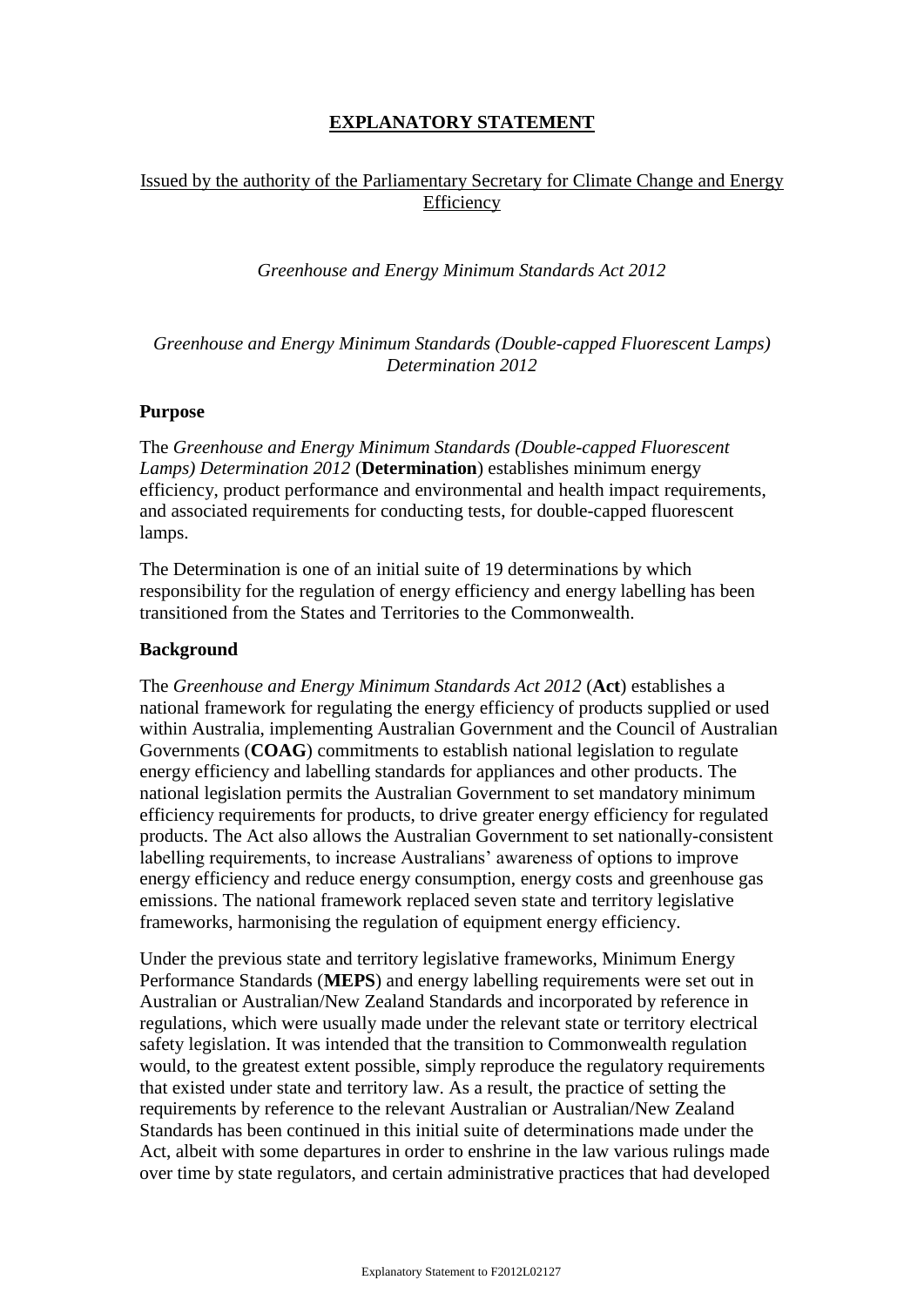over time in the COAG Equipment Energy Efficiency Program (**E3 Program**), to provide certainty to the regulated community.

Selected definitions and text are extracted in the GEMS Determinations from the relevant Australian or Australian/New Zealand Standards. This is done with the intention of making it possible to determine if a product is covered (or excluded) by the GEMS Determination without having to refer to the relevant standard.

Energy labelling requirements primarily relate to requirements for the display of energy rating labels, such as those commonly seen on products including refrigerators, dishwashers and televisions, amongst others. Energy rating labels allow consumers to compare the energy consumption of similar products, and factor potential cost savings into their purchasing decision. For some products labelling requirements also relate to specific information that must be marked on the product itself or the box in which it is supplied.

Other regulatory requirements include requirements relating to high efficiency levels, product performance, and the impact of the product on the environment or the health of human beings:

- o *High efficiency level* requirements allow suppliers or manufacturers to differentiate more efficient products in the market where the product does not carry an energy rating label, provided they meet a specified efficiency benchmark over and above the nominated GEMS level requirements.
- o *Product performance* requirements are intended to ensure that minimum efficiency requirements or a higher number of stars on an energy rating label are not achieved by reducing the effectiveness of the product in its primary function. An example of this is the setting of minimum requirements for soil removal for clothes washers.
- o Requirements in relation to the *impact of a product on the environment or the health of human beings* are intended to ensure that greater energy efficiency does not come at the expense of the environment or human health. An example of this is the setting of a maximum limit for the amount of mercury that may be contained in a compact fluorescent or linear fluorescent lamp. Some level of mercury is necessary for these energy efficient lamps to operate so limits are set to keep mercury content within safe levels for human health and the environment.

### **Legislative basis**

Under subsection 23(1) of the Act the Minister may, by legislative instrument, make a determination (a GEMS determination) that specifies one or more classes of products if the products in those classes use energy or affect the amount of energy used by other products. A GEMS determination is the vehicle by which energy efficiency requirements (GEMS level requirements), energy labelling requirements (GEMS labelling requirements) for classes of products and other requirements for a product class are established.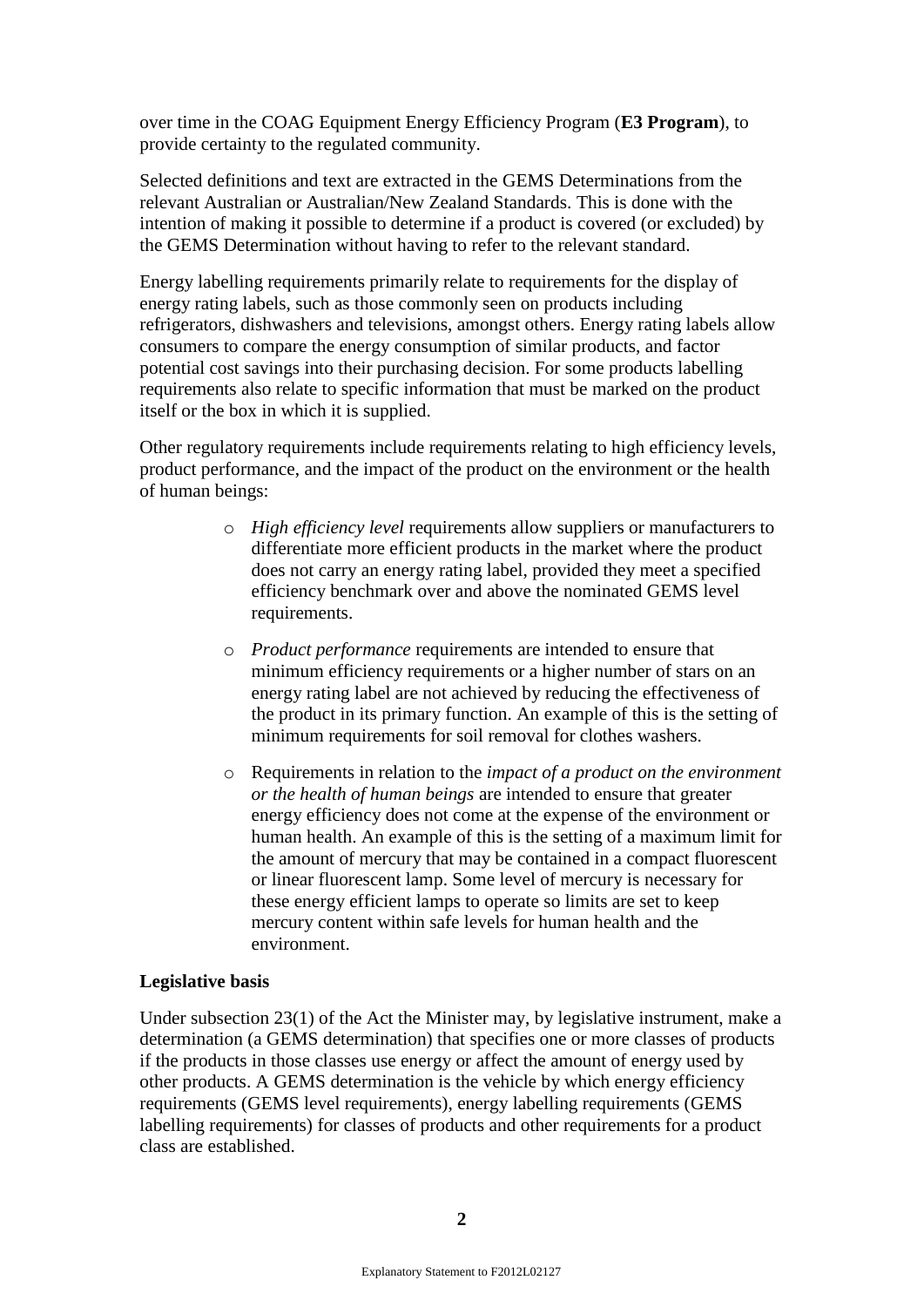Under section 25 of the Act the GEMS level requirements specified in a GEMS determination may be:

- requirements relating to one or more of the following:
	- o the amount of energy used in operating products in relevant product classes;
	- o the amount of greenhouse gases resulting from operating products in the relevant product class;
	- o the effect of those products on the amount of energy used by operating other products; and
- requirements for conducting tests in relation to products in the relevant product class in order to determine whether the products meet the specified requirements.

Under section 26 of the Act the GEMS labelling requirements specified in a GEMS determination may be:

- requirements relating to the information that must be communicated in connection with supplying or offering to supply products in the relevant product class;
- requirements relating to the manner in which that information must be communicated; and
- requirements for conducting tests in relation to products in the relevant product class in order to determine whether the products meet the specified requirements.

Under section 27 of the Act other requirements that may be specified in a GEMS determination are:

- requirements for products in the relevant product class to meet a specified level (the high efficiency level);
- requirements relating to the performance of products in the relevant product class;
- requirements relating to the impact of products in that product class on the environment or on the health of human beings;
- requirements for conducting tests in relation to products in the relevant product class in order to determine whether the products meet the specified requirements; and
- requirements of a kind specified in the regulations for the purposes of this paragraph.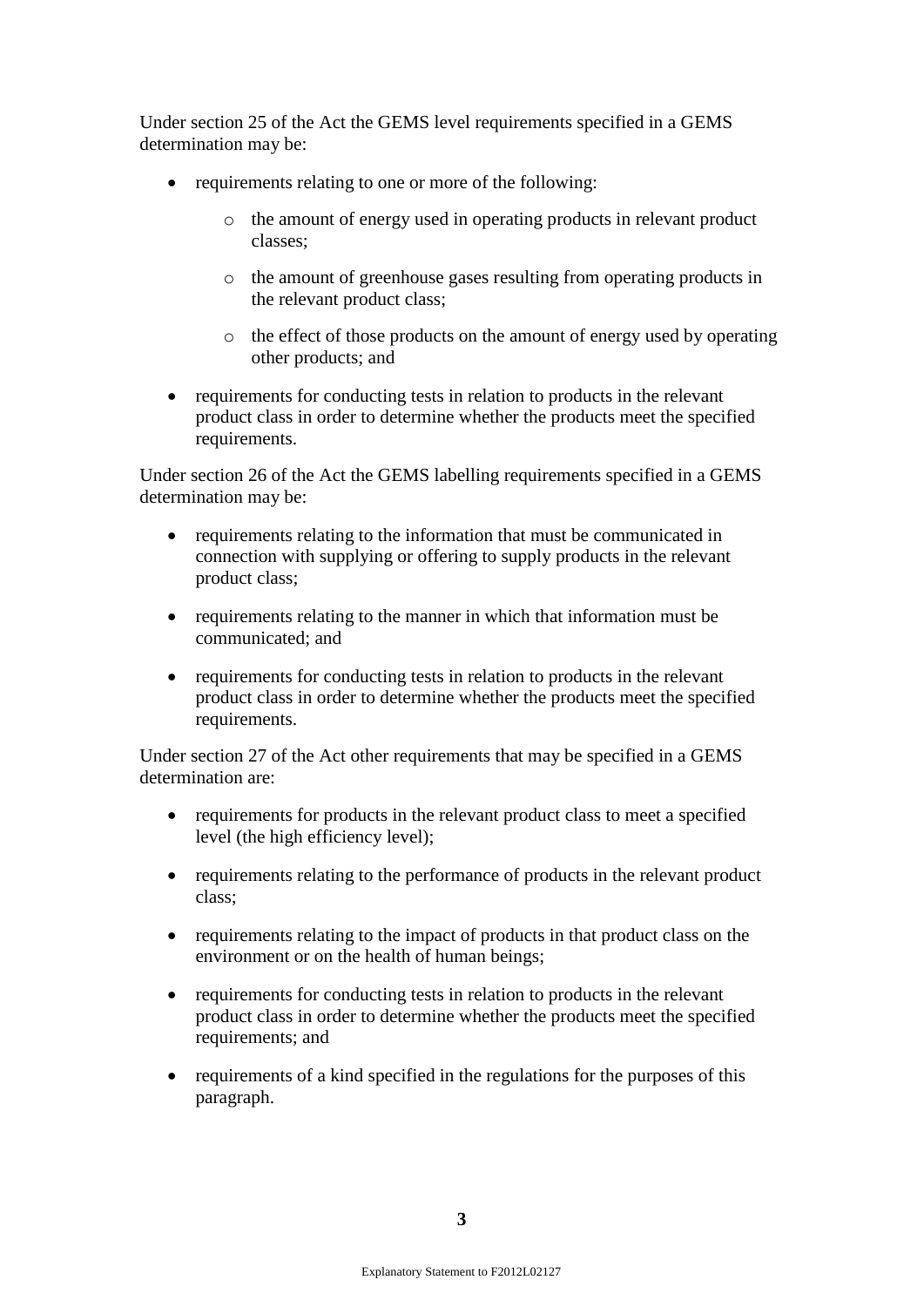### **Consultation**

The Australian Government conducted extensive consultation with Australian businesses throughout the development of the Act. In the development of this Determination, Australian businesses were further consulted on "family of models" circumstances in the Determinations (discussed below). Australian businesses were not consulted on the other provisions of this Determination (or the other Determinations in the initial suite of 19) as those provisions reproduce the requirements that existed under state and territory legislation.

Industry stakeholders representing all regulated product types were consulted in June and July 2012 on a proposed approach to the circumstances in which two or more models of products could be in a family of models. The aim of the consultation was to develop a streamlined and consistent approach to families of models across all product types. The consultation raised some general issues and some specific issues that are unique to particular product classes. It was decided that these issues could only be addressed with a detailed review of each of the family of models circumstances for each product type. A commitment was made to review the family of models treatment under GEMS for each product type over time. Lighting products have already been reviewed, and the results of the review were incorporated into the relevant determinations in the initial suite of 19. For products that have not had a review it was decided that the family of models treatment in previous state and territory regulation and practice would be carried over in the GEMS Determinations.

Extensive consultation was undertaken with state and territory government policy officers, state regulators, and technical consultants to ensure that the requirements established in the Determinations did not go beyond the scope of the previously existing state and territory requirements. The draft determinations were amended to reflect the outcome of the consultations.

### **Regulatory Impact**

A comprehensive COAG Regulatory Impact Statement (the GEMS RIS) was prepared as part of the process of developing the Act. The regulatory proposals encapsulated by the Determinations fall within the scope of the GEMS RIS, and only reproduce regulatory requirements for business that already existed under state and territory legislation. Consequently, no further regulatory impact analysis was considered neccesary in relation to the regulatory proposal.

### **Detailed description of the Determination**

Details of the Determination are set out at Attachment A.

### **Statement of compatibility with human rights**

A statement of compatibility with human rights for the purposes of Part 3 of the *Human Rights (Parliamentary Scrutiny) Act 2011* is set out at Attachment B.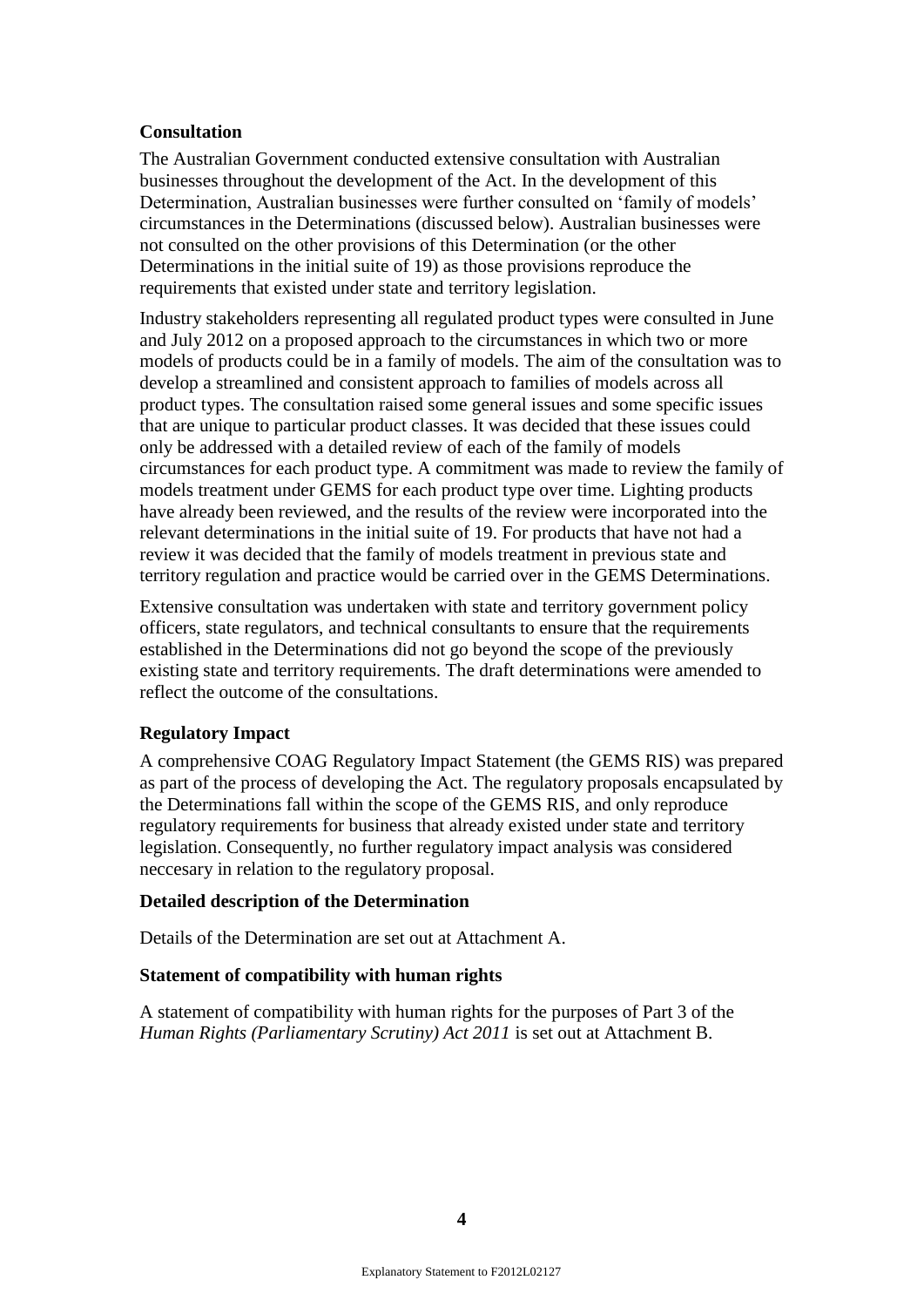# **Details of the Determination**

# **Section 1 – Name of Determination**

This section sets out the title of the Determination.

### **Section 2 – Commencement**

This section provides that the Determination commences the day after it is registered on the Federal Register of Legislative Instruments. The default 12 month period that otherwise applies to the commencement of a GEMS determination, as provided for by paragraph 34(a) of the Act, is not necessary with respect to this Determination because it reproduces in Commonwealth law the energy efficiency and energy labelling requirements that previously existed in state and territory legislation.

### **Section 3 – Definitions**

This section sets out definitions for key terms used in the Determination. The definitions include:

- definitions relating to the various Australian/New Zealand Standards by which the requirements of the Determination are specified;
- definitions of "colour rendering index" and "efficacy", which are given the same meaning as in AS/NZS 4782.2:2004;
- a definition of "IEC Standard", which is a standard published by, or on behalf of, the International Electrotechnical Commission;
- a definition of "CIE Standard", which is a standard published by, or on behalf of, the International Commission on Illumination; and
- a definition of "standard", which means an Australian Standard, an Australian/New Zealand Standard, an IEC Standard or any other equivalent document.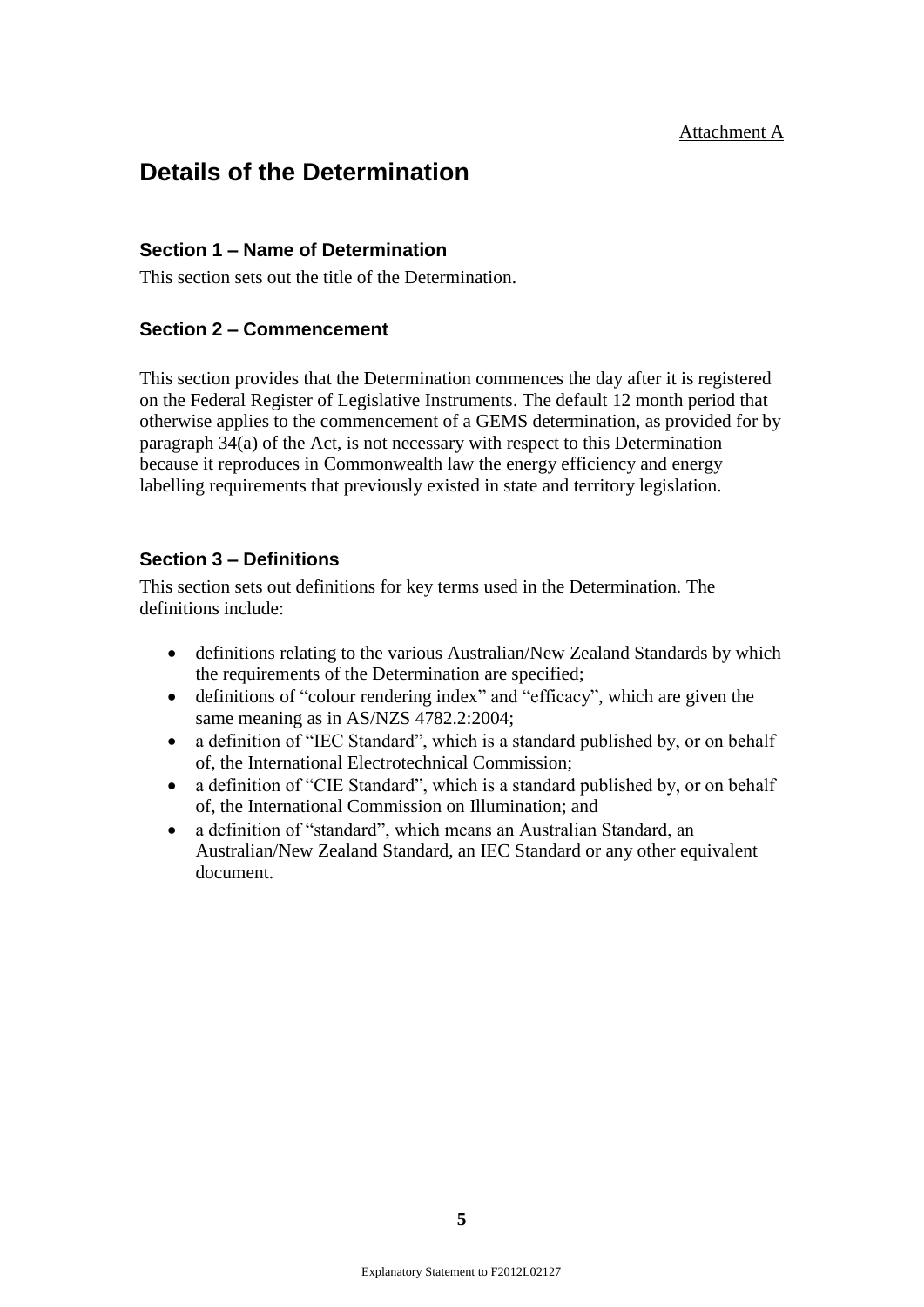# **Section 4 – Interpretation**

Section 4 provides guidance for interpreting certain aspects of the Determination.

### Subsection 4(1)

The purpose of this subsection is to avoid any inconsistency in terminology between the Determination (and other elements of the GEMS legislation) and the standards referenced in section 3 of the Determination. It indicates that where a term used in the Determination is not defined in any part of the GEMS legislation, but is defined in a standard referenced in section 3, for the purposes of the Determination the term has the meaning set out in the applicable standard.

### Subsection 4(2)

The standards referred to in the Determination themselves refer to other documents that must be applied to give effect to the Determination. The purpose of this subsection is to specify which version of such a document, if referred to in a standard under the heading "Referenced Documents" (or an equivalent heading), is the applicable version of the document for the purposes of the Determination.

Where a relevant document is defined in section 3 of this Determination and the definition specifies a date of effect, the applicable version of the document for the purposes of the Determination is the version that existed at that specified date. Otherwise, the applicable version of the document is the version that existed on the date this Determination comes into force.

In this Determination AS/NZS 4782.3 (Int):2006 has been defined in section 3 and a date that has been specified is 5 June 2006. Therefore, the applicable version of this standard is the version that existed on 5 June 2006 (the date the standard was published). This standard was an interim standard which expired on 5 June 2008. The standard has not been replaced and is still applied. It was not possible for the applicable version of this standard to be the version that existed on the date the instrument came into force, as the standard had expired. For all other documents incorporated by reference in accordance with this subsection, the application version is the date this Determination comes into force.

# **Section 5 – Specified product classes covered by the Determination**

Section 5 sets out the scope of the Determination with respect to the class of products that it covers.

# Subsection 5(1)

Subsection 5(1) provides that the Determination covers double-capped fluorescent lamps, as defined in subsection 5(4), in the product classes set out in subsection 5(2), which are for general illumination purposes, for use in a luminaire and meet the further specified parameters. This reflects the scope of the regulations for this product type under the previous state and territory legislation, as it was set out in the Australian/New Zealand Standard AS/NZS 4782.2:2004 (*Double-capped fluorescent*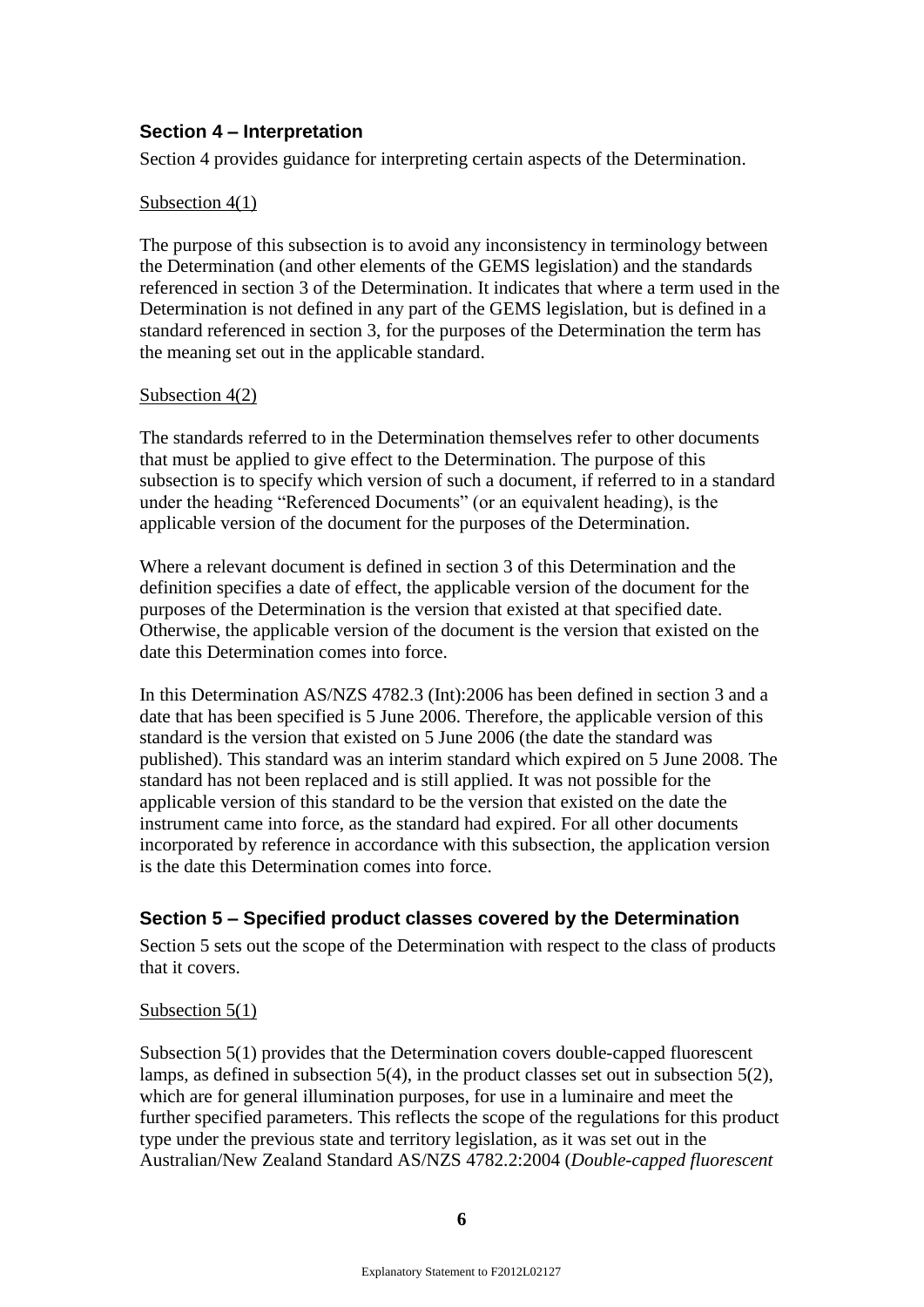*lamps – Performance specifications - Part 2: Minimum Energy Performance Standard (MEPS))*.

# Subsection 5(2)

Subsection 5(2) specifies the product classes that are covered by the Determination. This subsection specifies that there are four product classes for double-capped fluorescent lamps covered by the Determination, based on the nominal length of the individual product.

# Subsection 5(3)

This subsection sets out product classes that are not covered by the Determination. These are lamps that are for specific purposes other than general illumination, and lamps designed specifically for use in a flame proof luminaire. This reflects the product classes excluded under the previous state and territory legislation.

# Subsection 5(4)

This subsection defines, for the purposes of section 5, the terms:

- "double-capped fluorescent lamp", which has the meaning given in AS/NZS 4782.1:2004: and
- "luminaire", which is given the same meaning as in AS 1852.845-1989.

# **Section 6 – GEMS level requirements**

Section 6 specifies GEMS level requirements for energy use for double-capped fluorescent lamps covered by the Determination, including requirements for conducting tests in order to demonstrate compliance with the energy use requirements, under section 25 of the Act.

# Subsection  $6(1)$

This subsection provides that the GEMS level requirements are those set out in clause 2.2 of AS/NZS 4782.2:2004 in relation to initial efficacy and maintained efficacy.

# Subsection  $6(2)$

This subsection specifies that the requirements for conducting tests are those set out in:

- Annex B of AS/NZS 4782.1:2004 for initial efficacy; and
- Annex C of AS/NZS 4782.1:2004 for maintained efficacy.

An exception to the requirement at Annex B of AS/NZS 4782.1:2004, in relation to the ambient temperature at which tests on high frequency operated lamps with a nominal diameter of 16 mm (T5) may be made, is also set out in this subsection. Such tests may be made at an ambient temperature of 35 degrees Celsius (instead of 25 degrees Celsius). This is the same exception as set out in clause 2.3 of AS/NZS 4782.2:2004.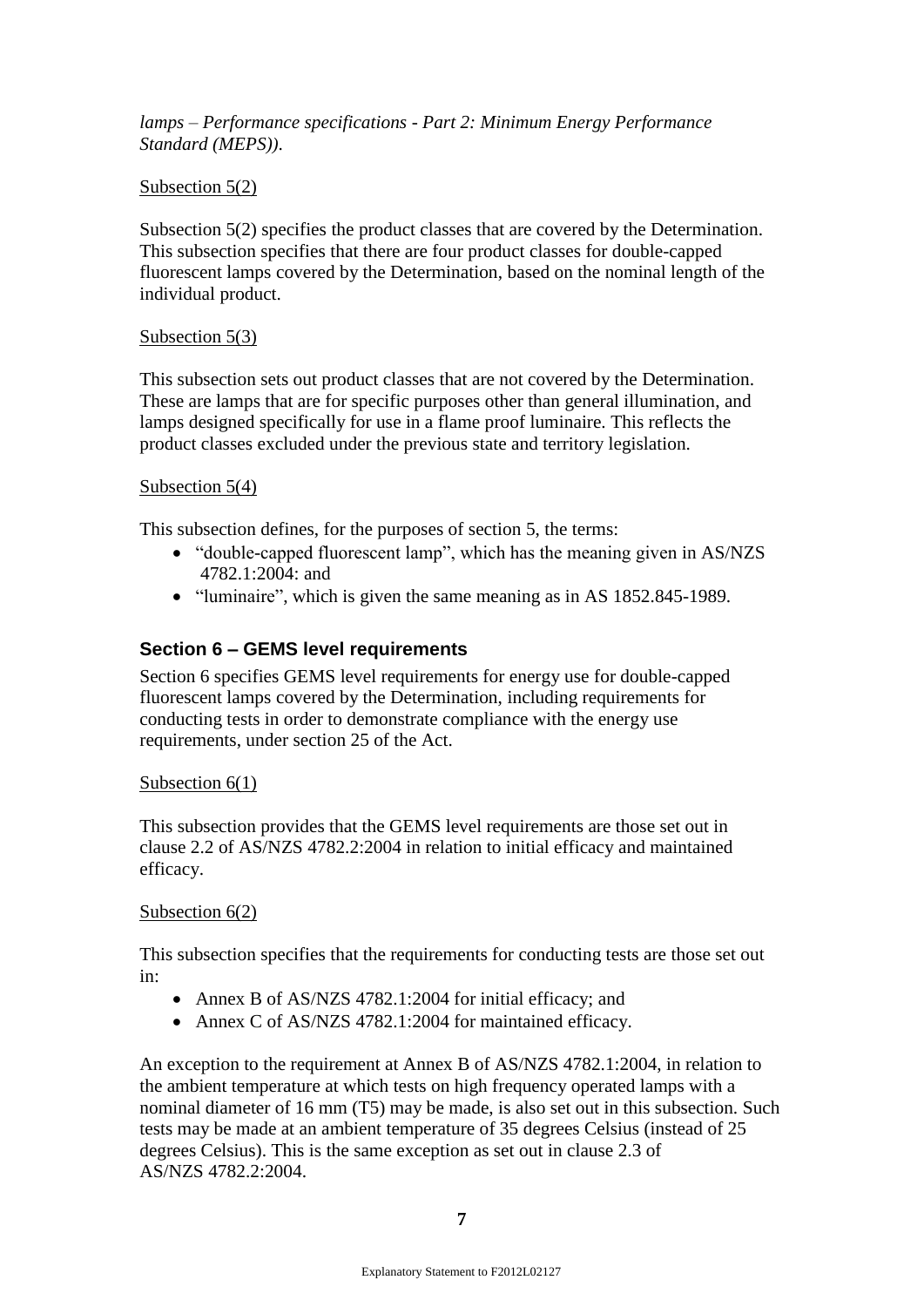# Subsection 6(3)

This subsection defines the terms "initial efficacy" and "maintained efficacy" for the purposes of section 6, which are given the same meaning as in AS/NZS 4782.2:2004.

# **Section 7 – GEMS labelling requirements**

There are no GEMS labelling requirements for double-capped fluorescent lamps covered by the Determination.

# **Section 8 – Other GEMS requirements**

Section 8 specifies other GEMS requirements, in relation to both product performance and environmental and health impacts, for double-capped fluorescent lamps covered by the Determination, including requirements for conducting tests in order to demonstrate compliance with these requirements, under section 27 of the Act.

These requirements are intended to prevent products entering the Australian market that are designed to meet GEMS requirements but are unfit for the product's intended purpose or pose a health or environmental threat.

### Subsection 8(1)

This subsection provides that the product performance requirements are those set out in clause 2.2 of AS/NZS 4782.2:2004 in relation to minimum colour rendering index.

### Subsection 8(2)

This subsection provides that the requirements relating to the impact on the environment or health of human beings are those set out in clause 2.5 of AS/NZS 4782.2:2004 in relation to maximum quantity of mercury.

### Subsections 8(3)

This subsection specifies that the requirements for conducting tests are those set out in:

- clauses 2.3 and 2.4 of AS/NZS 4782.2:2004 for product performance; and
- clause 2.5 of AS/NZS 4782.2:2004 for environment and health impacts.

# **Section 9 – Family of models**

Section 28 of the Act provides that a GEMS determination must specify, for each product class covered by the determination, the circumstances in which two or more models in that product class are in the same family of models.

### Subsection 9(1)

This subsection specifies the circumstances in which two or more models of double-capped fluorescent lamps from a single product class covered by this Determination may be in the same family of models, subject to subsection 9(2).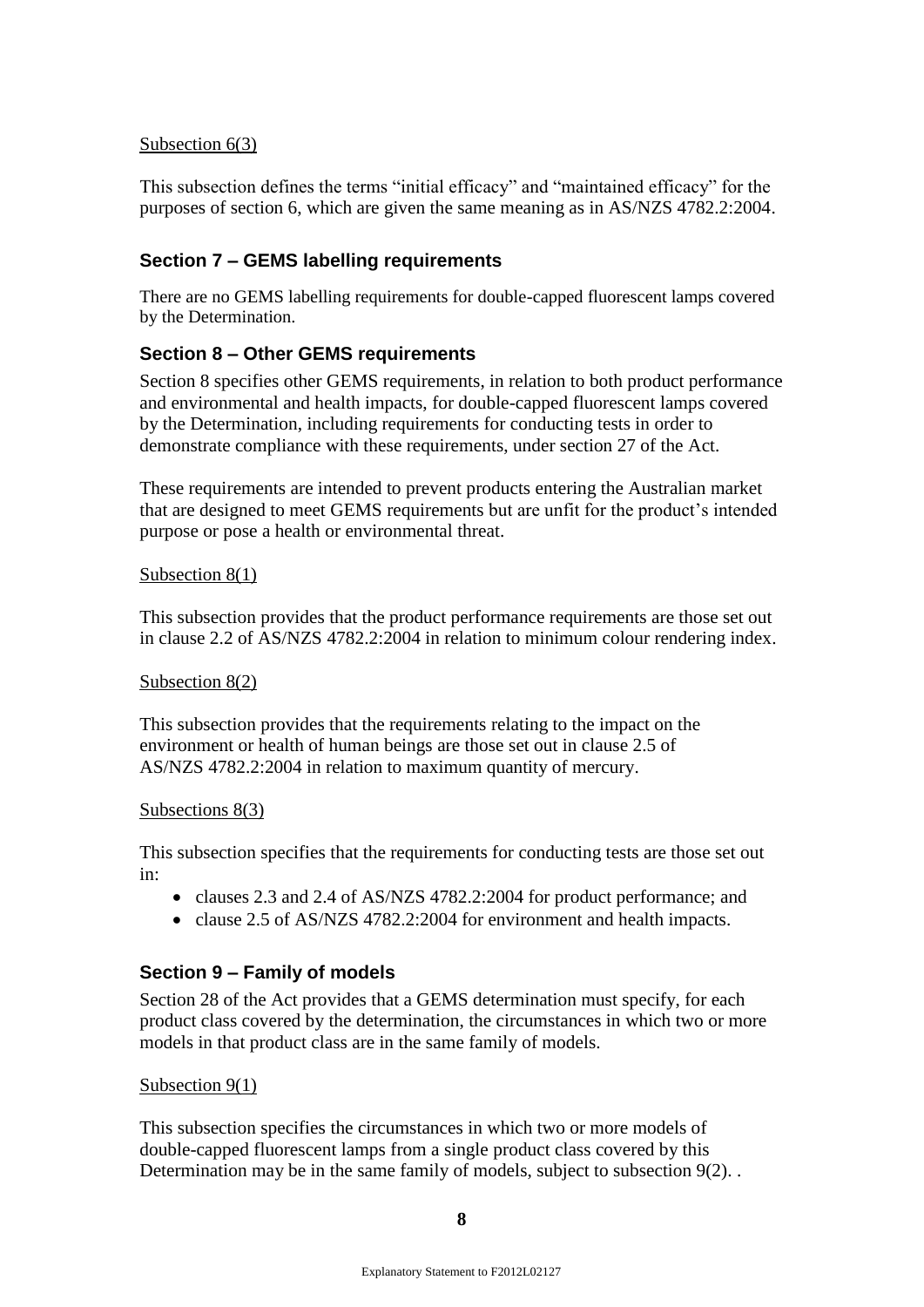The specified circumstances are when the models (a) are of a single brand, (b) rely on the same test report, (c) have the same physical characteristics that are relevant to complying with the GEMS level requirements and the GEMS labelling requirements, and (d) have the same claimed energy performance characteristics that are relevant to complying with those requirements and the other GEMS requirements. The effect of these specified circumstances is to limit the physical differences that are allowed between models that may be registered in the same family of models.

### Subsection 9(2)

This subsection has the effect that for the purposes of subsection (1) a family of models may consist of no more than five models.

# **Section 10 – Product categories**

Section 29 of the Act requires that a GEMS determination specify whether the products it covers are category A or category B products. Category B products are subject to higher penalties than category A products for certain offences under the Act, on the basis that category B products have a high impact on energy use or greenhouse gas production.

Section 10 specifies that double-capped fluorescent lamps covered by the Determination are category A products.